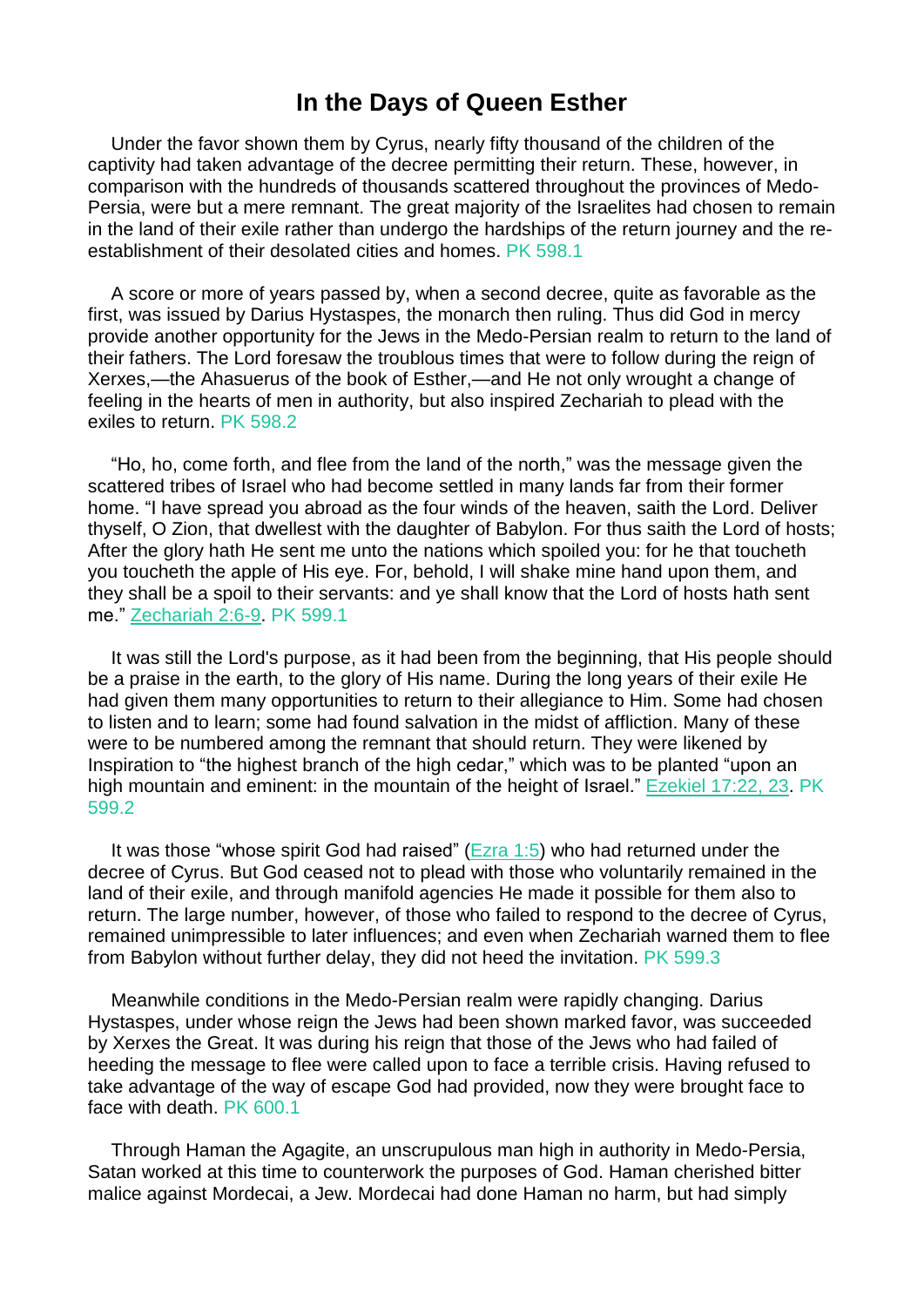refused to show him worshipful reverence. Scorning to "lay hands on Mordecai alone," Haman plotted "to destroy all the Jews that were throughout the whole kingdom of Ahasuerus, even the people of Mordecai." [Esther](https://m.egwwritings.org/en/book/1965.25955#25955) 3:6. PK 600.2

Misled by the false statements of Haman, Xerxes was induced to issue a decree providing for the massacre of all the Jews "scattered abroad and dispersed among the people in all the provinces" of the Medo-Persian kingdom. [Verse](https://m.egwwritings.org/en/book/1965.25959#25959) 8. A certain day was appointed on which the Jews were to be destroyed and their property confiscated. Little did the king realize the far-reaching results that would have accompanied the complete carrying out of this decree. Satan himself, the hidden instigator of the scheme, was trying to rid the earth of those who preserved the knowledge of the true God. PK 600.3

"In every province, whithersoever the king's commandment and his decree came, there was great mourning among the Jews, and fasting, and weeping, and wailing; and many lay in sackcloth and ashes." [Esther](https://m.egwwritings.org/en/book/1965.25980#25980) 4:3. The decree of the Medes and Persians could not be revoked; apparently there was no hope; all the Israelites were doomed to destruction. PK 601.1

But the plots of the enemy were defeated by a Power that reigns among the children of men. In the providence of God, Esther, a Jewess who feared the Most High, had been made queen of the Medo-Persian kingdom. Mordecai was a near relative of hers. In their extremity they decided to appeal to Xerxes in behalf of their people. Esther was to venture into his presence as an intercessor. "Who knoweth," said Mordecai, "whether thou art come to the kingdom for such a time as this?" [Verse](https://m.egwwritings.org/en/book/1965.26002#26002) 14. PK 601.2

The crisis that Esther faced demanded quick, earnest action; but both she and Mordecai realized that unless God should work mightily in their behalf, their own efforts would be unavailing. So Esther took time for communion with God, the source of her strength. "Go," she directed Mordecai, "gather together all the Jews that are present in Shushan, and fast ye for me, and neither eat nor drink three days, night or day: I also and my maidens will fast likewise; and so will I go in unto the king, which is not according to the law: and if I perish, I perish." [Verse](https://m.egwwritings.org/en/book/1965.26006#26006) 16. PK 601.3

The events that followed in rapid succession,—the appearance of Esther before the king, the marked favor shown her, the banquets of the king and queen with Haman as the only guest, the troubled sleep of the king, the public honor shown Mordecai, and the humiliation and fall of Haman upon the discovery of his wicked plot,—all these are parts of a familiar story. God wrought marvelously for His penitent people; and a counter decree issued by the king, allowing them to fight for their lives, was rapidly communicated to every part of the realm by mounted couriers, who were "hastened and pressed on by the king's commandment." "And in every province, and in every city, whithersoever the king's commandment and his decree came, the Jews had joy and gladness, a feast and a good day. And many of the people of the land became Jews; for the fear of the Jews fell upon them." [Esther](https://m.egwwritings.org/en/book/1965.26116#26116) 8:14, 17. PK 602.1

On the day appointed for their destruction, "the Jews gathered themselves together in their cities throughout all the provinces of the king Ahasuerus, to lay hand on such as sought their hurt: and no man could withstand them; for the fear of them fell upon all people." Angels that excel in strength had been commissioned by God to protect His people while they "stood for their lives." [Esther](https://m.egwwritings.org/en/book/1965.26127#26127) 9:2, 16. PK 602.2